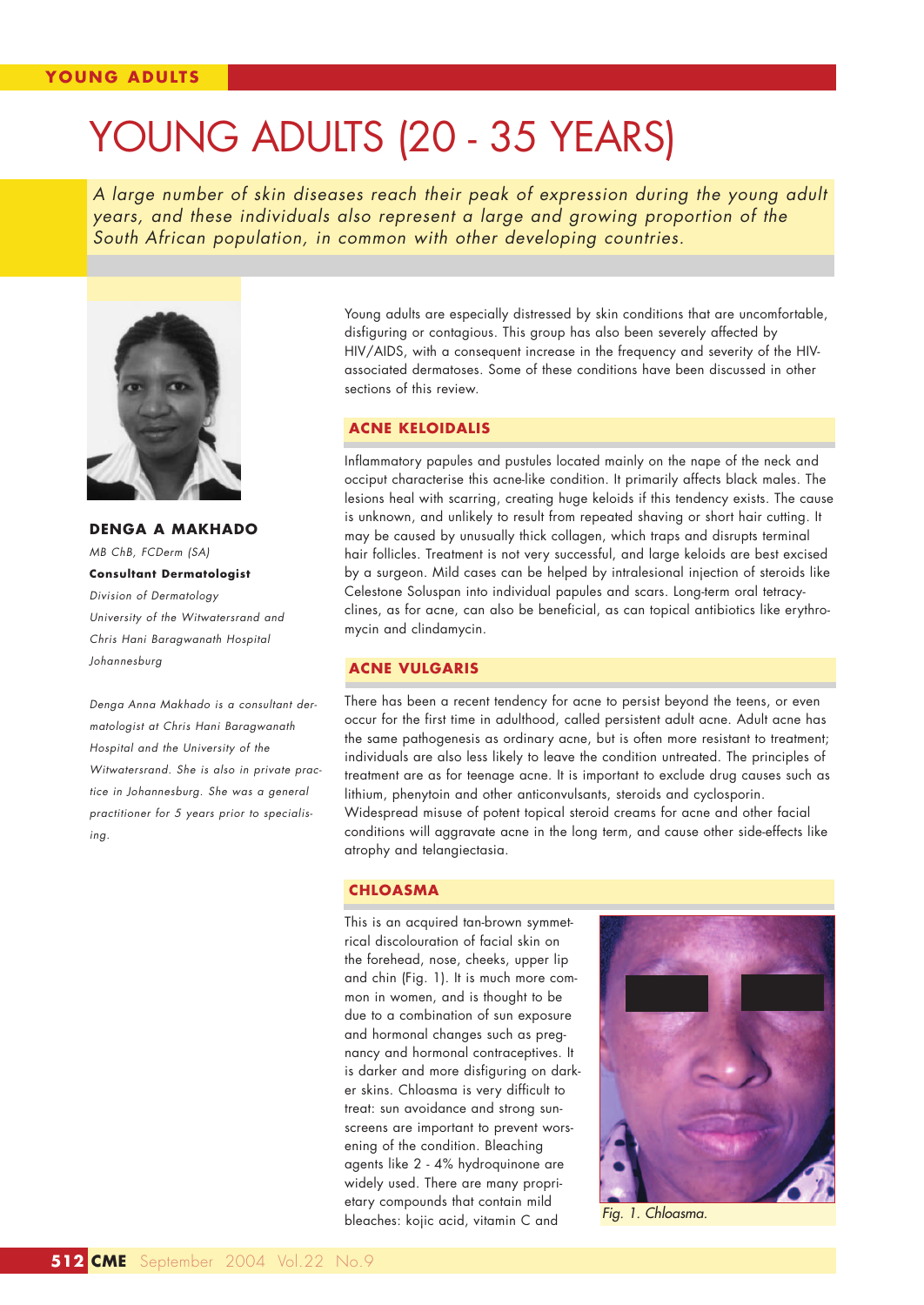## **YOUNG ADULTS**

liquorice extract. Retinoid creams like tretinoin (Renova, Retin-A), azelaic acid (Skinoren) and glycolic acid products can also be tried. In fairskinned people, certain light therapy devices can alleviate chloasma.

# **CONDYLOMATA ACUMINATA**

These are genital warts caused particularly by human papillomavirus (HPV), types 6 and 11. They appear initially as small, raised, flesh-coloured or pale papules with an irregular surface, on the skin or mucous membranes of the penis, vulva, vagina, anus and surrounding areas (Fig. 2). Infection can be latent or subclinical, enhancing the risk of unexpected spread. Without prompt treatment, or in the presence of immunosuppression, the lesions can grow to a huge size, obscuring the normal anatomy. There is also increased risk of malignancy, especially carcinoma of the cervix, and squamous carcinoma of the genital skin. Treatment is generally difficult and the principles are the same as in infants (see article on infants, pp.).



*Fig. 2. Condylomata acuminata perianal.*

## **DISCOID LUPUS ERYTHEMATOSUS (DLE)**

This form of lupus erythematosus is not uncommon, mainly affecting women. In most cases the condition occurs independently of systemic lupus erythematosus (SLE), but can occur as part of, or progress to, SLE. Typical lesions start as itchy, painful, reddish, scaly swellings or plaques on sun-exposed areas: the face, lips, chest, upper back and hands. The lesions heal cen-



*Fig. 3. Discoid lupus erythematosus.*

trally leaving depigmentation (Fig. 3). Plaques on the scalp are associated with scarring alopecia, which is permanent. The diagnosis is normally confirmed on skin biopsy, and SLE is excluded through history and examination and testing for antinuclear antibody (ANA), although this may be positive in low titre with DLE. The condition is more common with HIV. DLE is resistant to therapy, and the resultant scarring is permanent. Mild cases are treated with sun avoidance, sunscreens and potent topical steroids: clobetasol (Dermovate, Dovate) or betamethasone dipropionate (Diprosone, Diprolene). More extensive cases are treated with low to medium doses of systemic steroids: prednisone, together with chloroquine (remember retinal toxicity).

## **DYSHIDROTIC ECZEMA**

This common and potentially severe form of dermatitis affects the hands and feet, but can spread. It starts with intensely itchy small vesicles on the palms and/or soles, and the sides of the fingers or toes (Fig. 4). These enlarge, coalesce and rupture to leave red, fissured, scaly and painful areas. The condition usually occurs intermittently, but can persist. Dyshidrotic eczema can represent hand and foot involvement in atopic dermatitis, when the usual trigger is a contact irritant such as frequent hand washing, soaps, detergents and solvents. It can also occur independently and be due

to allergic contact dermatitis, confirmed on patch tests. The condition can also be triggered by psychogenic factors like stress, but this is difficult to prove. Finally dyshidrotic eczema can be an allergic reaction to a distant focus of fungal infection, especially tinea pedis, giving rise to the id reaction. All types tend to be resistant to therapy, and a treatable cause gives the best results. Failing this, milder cases should be treated with a potent topical steroid cream like clobetasol propionate or mometasone, together with a course of oral antibiotics. More severe cases are better treated with a short course of oral steroids, such as prednisone 20 - 60 mg daily for 5 - 10 days.



*Fig. 4. Dyshidrotic eczema.*

## **DYSPLASTIC NAEVI**

These are acquired melanocytic naevi (moles) that are larger than usual and slightly irregular in shape, border and colour, with features suggestive of melanomas (Fig. 5). They increasingly appear from the late teens into the twenties, often with a family history of similar moles. Sun exposure probably plays a major role in converting a benign melanocytic naevus into a dysplastic naevus. Their natural history is not clear, but some may become melanomas, hence the importance attached to these lesions. Some recom-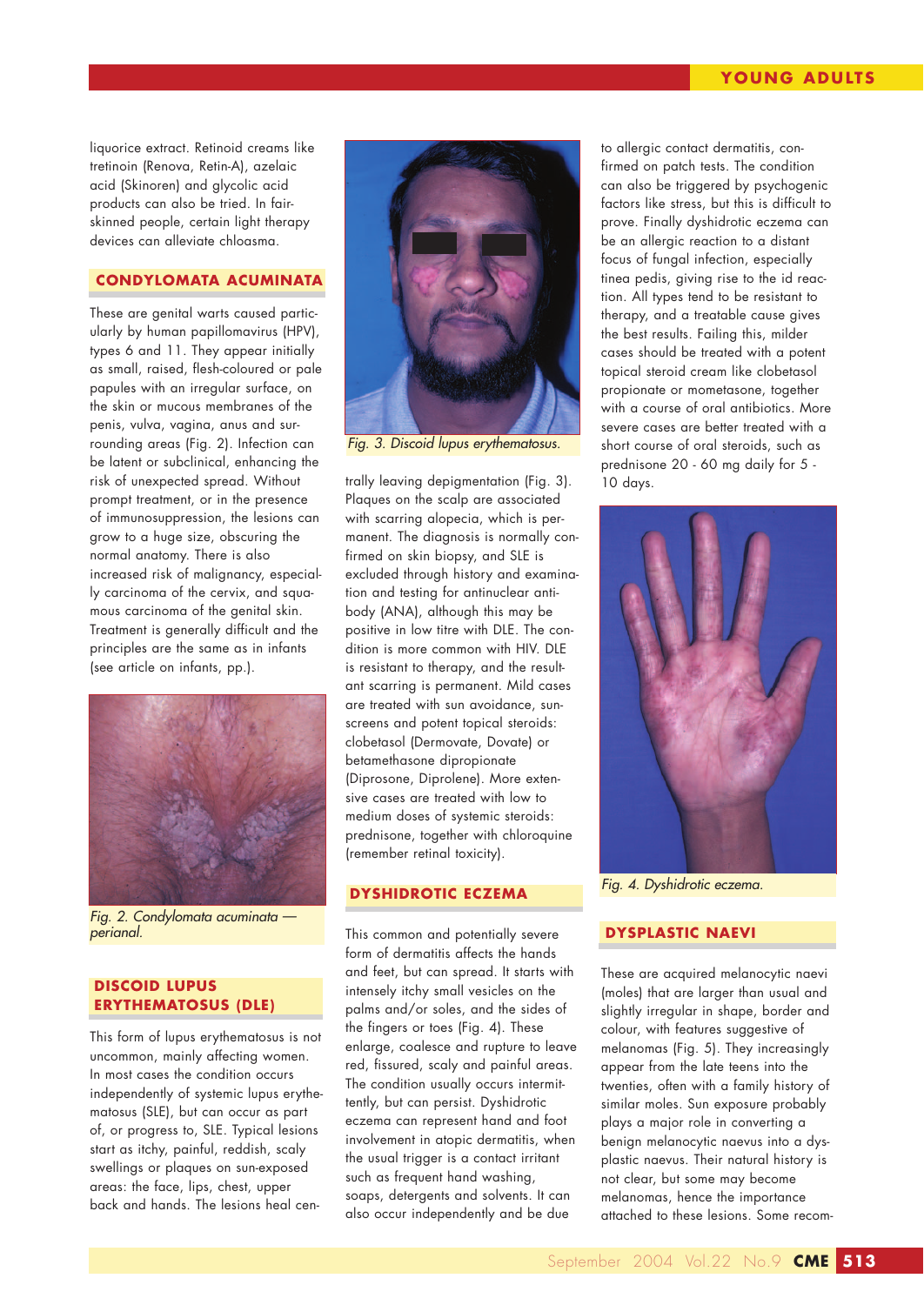## **YOUNG ADULTS**

mend elective removal of all suspected dysplastic naevi, but this is seldom practical. Regular examination is prudent, often by means of epiluminescence microscopy (Molemax machine), to highlight more suspicious lesions, or those which are changing: these are then excised surgically.



*Fig. 5. Dysplastic naevi.*

## **FOLLICULITIS**

Folliculitis occurs when small pustules occur within the hair follicles covering most of the skin (vellus hairs). One type of folliculitis is a simple superficial bacterial infection of the hair, mainly with *Staphylococcus aureus*. This is usually mild and self-limiting, and can be triggered by friction, shaving, waxing or scratching. More severe cases are treated with a topical antibiotic like mupirocin (Bactroban cream), fusidic acid (Fucidin cream), erythromycin (Ilotycin, Zineryt) or clindamycin (Dalacin T). Oral antistaphy-



*Fig. 6. Pityrosporum (fungal) folliculitis.*

lococcal antibiotics like cloxacillin can also be used. Another type is caused by a commensal fungus, *Malassezia*, and presents as itchy follicular papules and pustules on the upper chest, back and arms (Fig. 6). This is best diagnosed on biopsy, and is treated with antifungal shampoos like ketoconazole (Nizshampoo) or econazole (Pevaryl foaming solution), or with oral antifungals like itraconazole (Sporanox). This fungal folliculitis, also known as pityrosporum folliculitis, can closely resemble acne. Another type of folliculitis occurs exclusively in HIV infection, and is due to eosinophil infiltration of the vellus hair follicle. This so-called eosinophilic folliculitis is exceptionally itchy, and untreatable. Fortunately the condition usually remits spontaneously. Potent topical steroids, antihistamines, antifungals and ultraviolet B phototherapy may help. All types of folliculitis are more common in HIV, and following cancer chemotherapy.

#### **HERPES SIMPLEX**

Human herpesviruses 1 and 2 cause the common cold sore (recurrent labial herpes) and genital herpes. Frequent recurrences are a hallmark of the condition, often with 2 - 4 attacks per month. Each attack is preceded by mild paraesthesia, followed by the appearance of grouped erythematous papules, vesicles and pustules in the nasolabial or genital region (Fig. 7), which crust and resolve in a few days. Triggers include sun exposure, trauma, fever, menstruation and stress. Antiviral creams like acyclovir (Zovirax, Activir) can be helpful if applied early and often. Antiviral tablets like acyclovir (Zovirax, Lovire and many other generics) 200 mg 5 times daily for 5 days will shorten the length and severity of the attack. Alternatives include valacyclovir (Zelitrex) 500 mg bd for 5 days and famciclovir (Famvir) 125 - 250 mg tds for 5 days. Preventive therapy with long-term oral antivirals can be used if necessary, and will inhibit transmission. Titrate down to the lowest effective dose which suppresses outbreaks: acyclovir 200 - 400 mg bd, valacyclovir 500 mg daily, famciclovir 125 -

250 mg bd. HIV or another cause of immune suppression results in progression to painful, chronic ulcers.



*Fig. 7. Herpes labialis.*

# **HYPERHIDROSIS**

Hyperhidrosis is excessive sweating, objectively apparent and which interferes with daily activities, usually on the palms, soles and axillae and triggered by heat, stress or anxiety, although there may be no obvious stimulation. Hyperhidrosis can cause loss of confidence, and depression, and should not be trivialised. A simple but effective treatment of axillary hyperhidrosis is aluminium chloride hexahydrate antiperspirant roll-on (Driclor). Irritation and contact dermatitis are possible side-effects. An effective and long-lasting alternative is Botox injection. Palmoplantar hyperhidrosis is treated with either iontophoresis (galvanic current applied to hands and/or feet immersed in water), Botox injection or sympathectomy, generally laparoscopic and successful. However, compensatory hyperhidrosis at distant sites can occur as a complication of sympathectomy.

## **KAPOSI'S SARCOMA**

This vascular neoplasm due to proliferation of abnormal endothelial cells has become distressingly common in young HIV-positive adults, whereas it was previously seen as a disease of the middle-aged, or those on immunosuppressive therapy for renal transplants. It presents insidiously as purplish macules, patches and plaques anywhere on the skin surface, but usually affects the face or lower extremities. These progress into indurated plaques and nodules, and lesions can coalesce into huge fungating masses with associated severe lymphoedema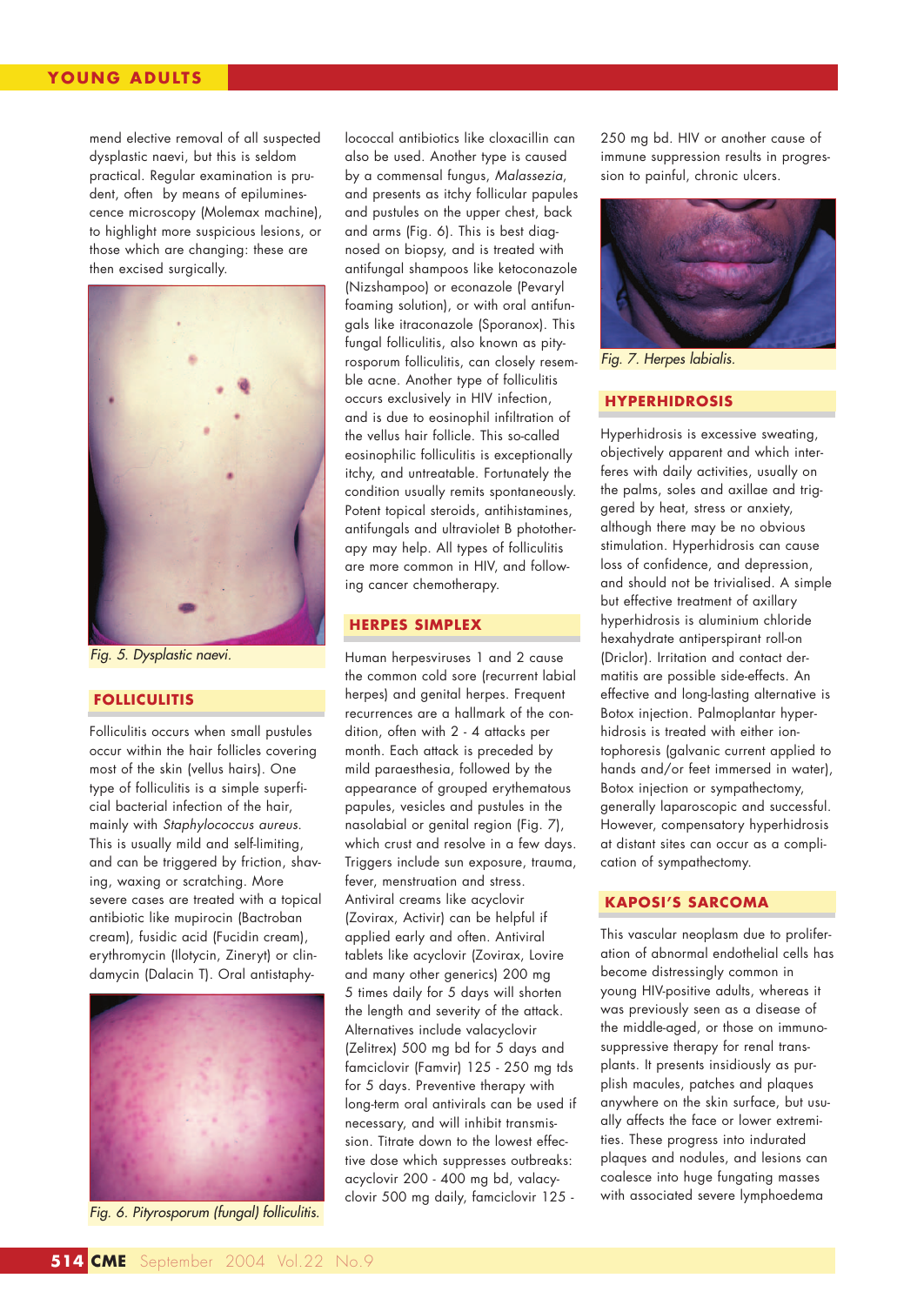

*Fig. 8. Kaposi's sarcoma.*

(Fig. 8). Lesions are often painful and can involve mucous membranes causing impaired function. Flexion contractures of limbs are frequent. Internal organ involvement is common, even in the absence of skin lesions, and includes lymph nodes, lung, gastrointestinal tract and bone marrow. Organ involvement eventually causes death. Kaposi's sarcoma can occur at any stage of HIV infection, sometimes even in the absence of profound immunosuppression. Skin biopsy confirms the diagnosis, and treatment depends on extent, severity, general condition and symptoms caused by the neoplasm. Localised symptomatic disease responds best to irradiation, and widespread disease, or internal organ involvement, is treated with chemotherapy. Unless the underlying HIV is treated with antiretrovirals the treatment is at best palliative. Kaposi's sarcoma is closely, and perhaps causally, associated with human herpesvirus 8 infection.

# **KELOID**

Keloids are scars that proliferate beyond the original site of injury or burn. These itchy and often painful lesions are commonest in sites exposed to continuous straining forces, such as the upper chest, back and arms. They are also common on the face and earlobes (Fig. 9). There is a strong hereditary and racial predispo-



sition to keloids. Occasionally they occur without any antecedent trauma, particularly on the chest or breasts. Treatment is difficult, and small lesions are generally injected with potent steroids like Celestone Soluspan. Large lesions can be excised, but adjuvant therapy like steroid injection or a short course of radiation is needed to prevent recurrence, which can be worse than the original condition. Silicone sheets (Cica-care) applied for several hours daily can prevent or improve some keloids.

#### **PERIORAL DERMATITIS**

Erythematous papules, tiny pustules and scaling occur around the mouth, spreading to the nasolabial fold, usually in healthy young women, resembling acne and seborrhoeic dermatitis. Cosmetics, toothpaste, steroid creams and emotional stress have all been implicated in the aetiology. Treatment with any oral tetracycline such as tetracycline HCl 500 mg bd, lymecycline (Tetralysal) 300 mg daily, doxycycline 100 mg daily or minocycline 100 mg daily for a few months is effective. Alternatives include topical antibiotics like erythromycin, clindamycin and metronidazole.

#### **PITTED KERATOLYSIS**

Pitted keratolysis is a bacterial infection of the weight-bearing areas of the soles. Predisposing factors are male sex, occlusive footware, excessive sweating and frequent contact with



*Fig. 9. Keloid — chest. Fig. 10. Pitted keratolysis.*

water. Shallow pits occur on a macerated background; a foul odour is apparent (Fig. 10). Usually asymptomatic, the condition can coexist with tinea pedis. The major organism implicated is a species of *Corynebacterium*. Treatment includes attention to predisposing factors, together with oral or topical antibiotics like erythromycin, clindamycin or fusidic acid. Imidazole antifungal creams are also effective because of their Gram-positive antibacterial action.

## **PITYRIASIS ROSEA**

Pityriasis rosea is a self-limiting papulosquamous eruption of presumed viral origin, primarily affecting young adults. Commoner at season change, the rash starts with an annular, scaly, erythematous patch resembling ringworm, usually on the trunk. Several weeks later a disseminated eruption occurs, consisting of small pinkish macules and papules that form oval scaling patches. These patches lie parallel to the skin creases, mainly on the trunk and proximal extremities, in the so-called fir tree distribution (Fig. 11).



*Fig. 11. Pityriasis rosea.*

The whole eruption, which may be pruritic, lasts about 2 months. Postinflammatory pigmentation can occur in darker skinned individuals. Pityriasis rosea might be caused by human herpesvirus 7. No specific therapy is required, but topical steroid creams can help the itching, and sun exposure is said to hasten resolution.

#### **PITYRIASIS VERSICOLOR**

This superficial fungal infection is caused by the commensal yeast *Malassezia furfur*. The condition is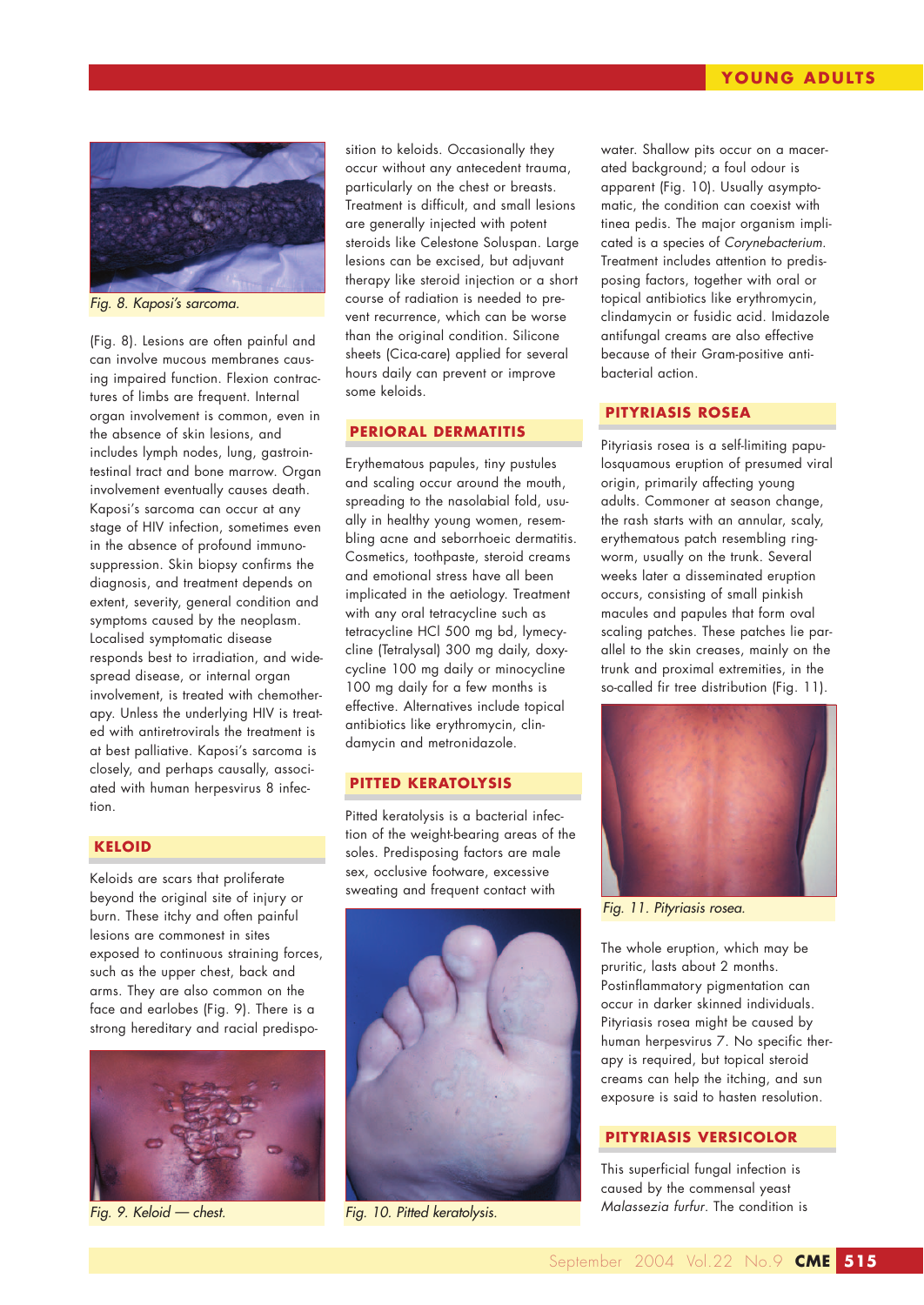characterised by fine scaling brownish and whitish macules that coalesce into large patches, affecting mainly the upper trunk and neck (Fig.12). Mild itching may be present. Tanning of the infected skin is inhibited, which may take months to repigment, even after treatment. Its other name is 'beach fungus' since it is often noticed after tanning.



*Fig. 12. Pityriasis versicolor — whitish patches.*

A variety of treatments are successful, but the condition tends to recur. Antifungal shampoos like Nizshampoo and Pevaryl foaming solution are applied to the whole upper trunk and scalp. They can be left on overnight or rinsed off after 10 minutes, depending on the severity of the infection. The treatment is repeated a few times. Antifungal sprays like terbinafine (Lamisil spray) or imidazole creams can also be used. Oral treatment with itraconazole (Sporanox) 200 mg daily for 1 week or ketoconazole (Nizoral, Ketazol) 200 mg daily for 10 days is simple and effective. Older treatments include 2% sulphur in aqueous cream or selenium sulphide shampoo (Selsun). Selsun is particularly useful as a prophylactic regimen in cases of frequent recurrence: the scalp and upper trunk are treated once or twice monthly by applying the foamed shampoo for 10 minutes before rinsing.

## **POLYMORPHIC LIGHT ERUPTION (PLE)**

Polymorphic light eruption is the commonest idiopathic photodermatosis worldwide, with a prevalence estimated at 10 - 20%. Usually affecting women, there is often a family history. Itchy, erythematous papules and vesicles occur in certain sun-exposed sites a few days after sun exposure.

Relatively intense UV exposure is usually required to evoke PLE, e.g. during a beach holiday. Avoidance of further sun leads to spontaneous healing without scarring. Chronically sun-exposed parts are seldom affected by PLE, which targets mainly the chest, back and forearms. An important differential diagnosis is lupus erythematosus. PLE can be prevented with very strong, broad-spectrum sunscreens, and individual lesions are improved with potent topical steroid creams. The condition tends to improve with age.

#### **PORPHYRIA CUTANEA TARDA**

This type of porphyria has become predominant in South Africa, because it is associated with HIV infection. Some cases are inherited, but most are acquired and due to liver dysfunction associated with either iron overload, hepatitis C infection, alcoholic liver disease, SLE or HIV. There is an enzyme defect in the hepatic haem pathway, and porphyrins accumulate in the skin, giving rise to reactive oxygen molecules on exposure to light. Sun-exposed areas, the face and dorsal surface of the hands, are damaged, causing fragility of skin with blisters, scars and milia. Diffuse hyperpigmentation and hypertrichosis (excessive facial hair) occur and the skin has a weather-beaten look (Fig. 13).



*Fig. 13. Porphyria cutanea tarda.*

The diagnosis is confirmed by high porphyrin levels in urine. Unless the original liver disease is treatable, the condition tends to be persistent. Avoiding sun and mechanical trauma to the skin are important. Multivitamins and chloroquine have been beneficial in some cases.

# **PSEUDOFOLLICULITIS**

Close shaving of coarse, curly hair causes the hair to bend and penetrate the skin as it grows, causing a foreign body-type reaction with inflamed papules and pustules characteristic of pseudofolliculitis. The condition closely mimics staphylococcal folliculitis, but is not an infection. The most common site is the beard, but other regions with coarse terminal hair can be affected. Pseudofolliculitis occurs primarily in black men. The lesions resolve with often disfiguring postinflammatory pigmentation. Treatment is aimed at avoiding close shaves, using older types of single-blade razors rather than newer multiblade devices. Electric razors are sometimes preferred. Ingrowing portions of hairs should be gently extracted with a needle, and the hair cut with scissors. Acne-type therapy with benzoyl peroxide and oral tetracyclines may give some relief, and 1% hydrocortisone cream can be used as well. If possible shaving should be avoided, but this is often difficult. Definitive therapy is laser epilation.

#### **PYOGENIC GRANULOMA**

These benign tumours composed of granulation tissue usually follow a minor injury, and occur especially on the lips, fingers and face. A rapidly growing exudative, exophytic, reddish tumour occurs, which bleeds on the slightest rubbing (Fig.14). The lesions do not resolve spontaneously, and should be removed by curettage and electrodesiccation, or by surgical excision. Histology should always be obtained, as amelanotic melanoma and Kaposi's sarcoma can present in a similar way.



*Fig. 14. Pyogenic granuloma.*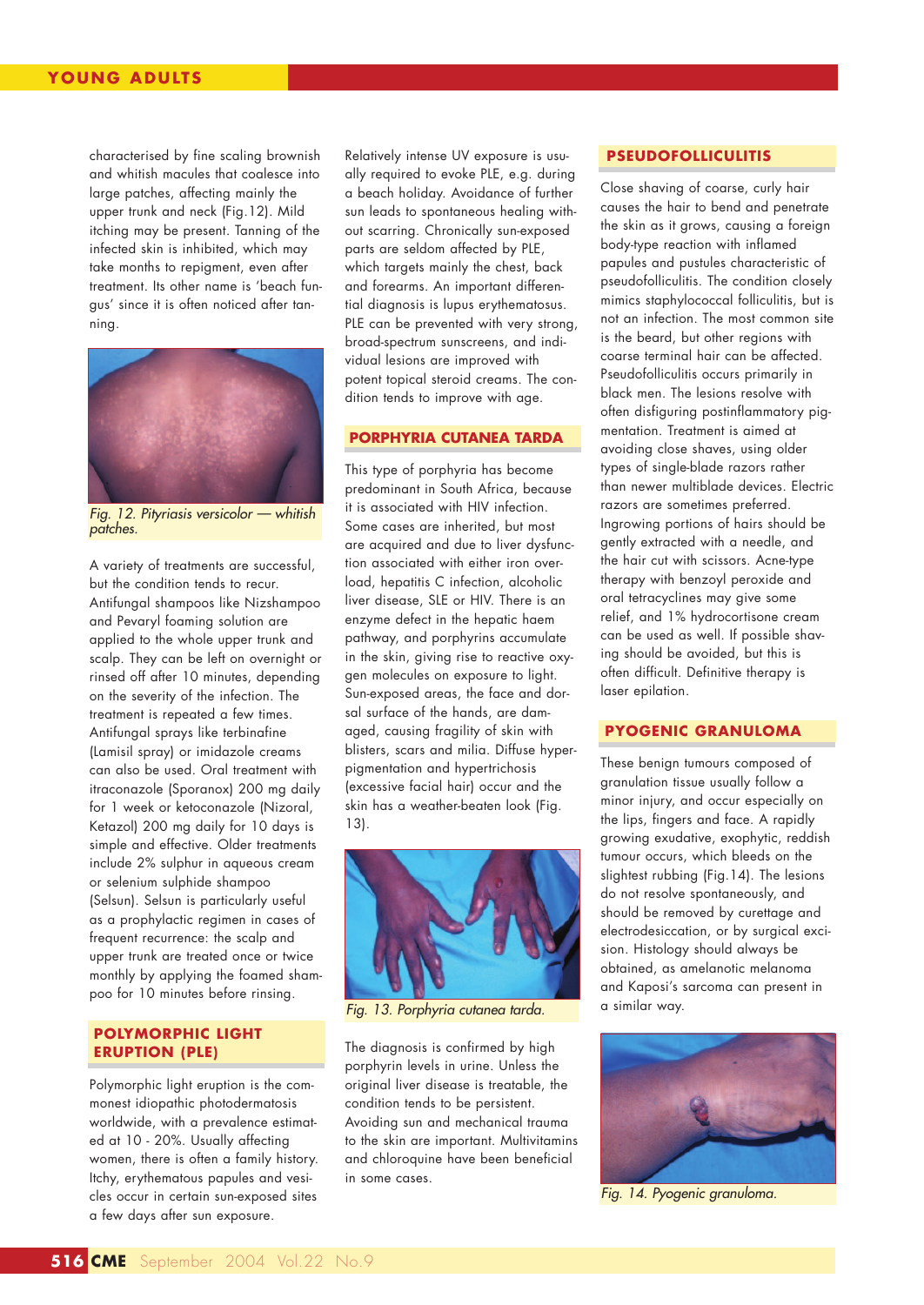#### **PYODERMA GANGRENOSUM**

Pyoderma gangrenosum is a severe disease where large painful ulcers occur spontaneously at any site on the skin, usually on the leg, starting as pustules which ulcerate and extend peripherally. The edge is violaceous and undermined (Fig.15). The ulcers do heal slowly, but new ones occur. This is a clinical diagnosis, as histological findings are nonspecific; however, other causes of cutaneous ulceration need to be excluded. Approximately 50% of cases are associated with an underlying disease, particularly inflammatory bowel disease, rheumatoid arthritis and lymphoproliferative disorders. Treatment is difficult, and consists largely of highdose oral corticosteroids. Other agents used include cyclosporin and thalidomide.



*Fig. 15. Pyoderma gangrenosum.*

## **SEBORRHOEIC DERMATITIS**

This is one of the commonest forms of dermatitis worldwide, and in its mildest forms includes all cases of itchy dandruff. Men are more often affected than women. Sites of predilection are those rich in sebaceous glands, such as the scalp, face, upper chest and back. On a greasy background, erythema and yellowish scales occur. Itching is mild or not present.

The eyebrows, glabellar, nasolabial, paranasal and perioral regions of the face are mostly affected. The eruption can be acute, weeping and secondarily infected on occasions, especially on the scalp. Seborrhoeic dermatitis is a chronic disease that remits and relapses throughout the adult years; it is exacerbated by cold weather, stress and intercurrent illness. In the setting of HIV infection seborrhoeic dermatitis is much more common, and also more severe. Mild cases are treated with mild topical steroid creams like 1% hydrocortisone (Procutan), or slightly stronger agents like hydrocortisone butyrate (Locoid), clobetasol butyrate (Eumovate), methylprednisolone aceponate (Advantan) or diluted betamethasone valerate (Betnovate, Persivate, Lenovate). Signs of dermatitis disappear rapidly, but recur when the cream is stopped. Adjuvant therapy with a non-irritating cleanser to remove excessive oil from the face is helpful. Alternatives to steroid creams include sulphur preparations and antifungal creams like the imidazoles (ketoconazole, econazole, clotrimazole). Weeping dermatitis is treated with oral antibiotics and a short course of oral steroids. Scalp involvement is treated in mild cases with any of the proprietary antidandruff shampoos, including tar, selenium, zinc pyrithione and antifungal shampoos. More severe scalp disease warrants a steroid scalp application such as Locoid crelo, Elocon lotion, Advantan scalp solution or Synalar gel.

#### **SECONDARY SYPHILIS**

Secondary syphilis occurs 2 - 6 months after the primary chancre without treatment, resulting from haematogenous dissemination of *Treponema pallidum*. Associated HIV infection accelerates this progression. Skin manifestations are protean, and occur in 80% of cases. Widely distributed brownish red scaling papules occur, also involving the palms and soles (Fig. 16). Later more isolated round, dark lesions with raised edges occur at certain sites, especially around the mouth. Moist, wart-like plaques occur on the genitalia — condylomata lata.



*Fig. 16. Secondary syphilis.*

Secondary syphilis can mimic guttate psoriasis, pityriasis rosea and lichen planus. Any suspicion should be confirmed with serological testing for syphilis, which will invariably be positive in secondary syphilis. Treatment consists of benzathine penicillin 2.4 million units IMI weekly x 3.

#### **SYRINGOMA**

These small, flesh-coloured papules occur around the eyes, and are of cosmetic importance only (Fig. 17). They may be confused with xanthelasmata, which are a yellowish colour.



*Fig. 17. Syringomata.*

Reassurance is the best advice, but the lesions can be excised if desired.

## **TINEA PEDIS**

Tinea pedis or athlete's foot occurs between the toes or on the soles of the feet. It is caused mainly by *Trichophyton rubrum* and *Trichophyton mentagrophytes*. The condition presents as itchy or painful scaling, maceration and fissuring in the toe webs, especially the 4th webspaces. Infection can spread to the soles and sides of the feet as a red, scaly eruption. Another type of tinea pedis causes small, inflamed blisters on the soles or between the toes (Fig.18). Tinea pedis must be differentiated from macerated soft corns, candidiasis and